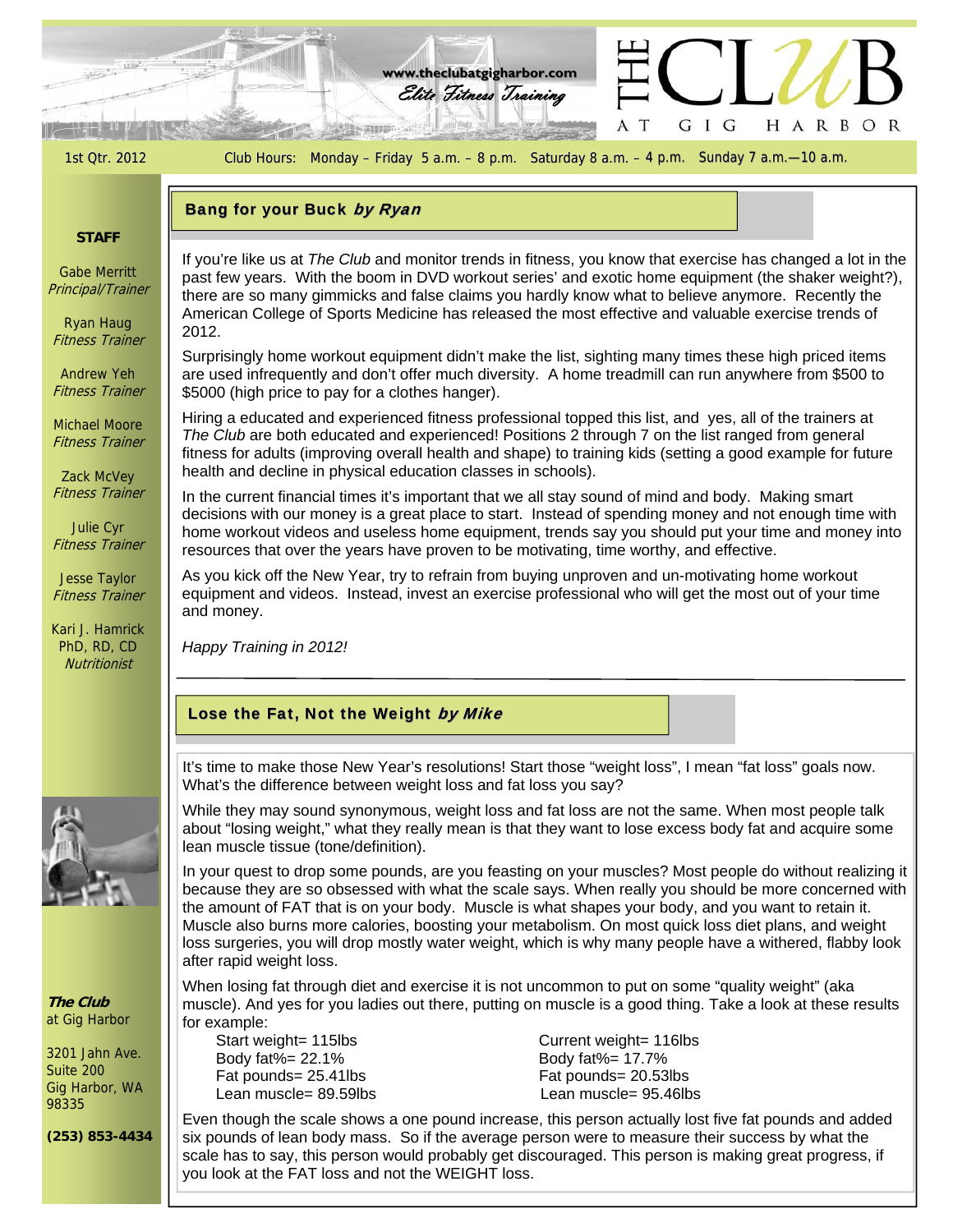## Nutrients: It's in the Timing by Jesse

When it comes to fitness, eating clean and healthy is a given, but paying close attention to the timing and content of your pre and post workout meal will greatly enhance your body's ability to gain strength and lean muscle mass. We all know that carbohydrates are important for energy and protein for muscle recovery and development, but do you know that when combined, these two nutrients work synergistically to create a more efficient and effective result. Specifically, high glycemic carbs such as honey (my natural carb of choice because it has medicinal properties as well) or fruits combined with protein post workout can enhance protein synthesis by as much as 38%.

Without getting too scientific, the rule of thumb to be aware of is the higher glycemic the carbohydrate (sugar), the stronger the insulin response. Insulin is the little talked about anabolic hormone that is the catalyst for glycogen replenishment and protein synthesis. It is the vehicle which drives glycogen and protein into the muscle cells.

The idea is to prime the body 30 minutes before exercise with a small serving of carbs and protein to inhibit the onset of cortisol during exercise. Cortisol is a catabolic hormone that degrades muscle tissue. Consuming carbs (Gatorade, oranges) and or a carb/protein combo is also important during prolonged exercise sessions where cortisol levels can elevate to damaging levels and energy is diminished. This active time is called the energy phase.

The most important phase, called the anabolic phase, is the 45 minute anabolic window post workout. During this time the body is highly sensitive to insulin and cortisol levels are elevated. This is when your body has the greatest potential for degradation or growth. You want to minimize the catabolic effects of cortisol as soon as possible. A fast digesting protein like whey protein concentrate and a high glycemic carb like honey or a banana will do the trick. Other protein/ carb combos will work but because whey is fast digesting and honey is natural and medicinal, this combo is ideal for suppressing the catabolic effects of cortisol.

The most significant element to remember when it comes to the concept of nutrient timing is minimizing muscle degradation. Take one step forward in the gym and another step forward by eating smart. Don't allow yourself to take one step forward then one step back by not eating properly.

We all want to maximize the results from our hard work in the gym. Exercising disciplined nutrient timing is a clinically proven method. Eat a small pre-workout meal consisting of carbs and protein and always minimize damage and accelerate recovery and strength gains with post-workout fast digesting protein and high glycemic carbs. Eat smarter and your body can afford to train harder.

## Water Intake by Gabe

Everyone has heard something different when it comes to the amount of water we are supposed to drink. The thing is that there a lot of factors that should be considered when determining this. Some of these factors include:

- Total body weight The more you weigh, the more water you need in your body.
- Amount of exercise The more you sweat, the more you need to replace your water.
- $*$  Pregnant and/or breast feeding  $-$  You will need to be hydrating for two people.
- Altitude level The higher the altitude, the more water you will need in your body.
- Alcohol and/or caffeine consumption Alcohol and caffeine will dehydrate your body, so you will need more water.
- Dry vs humid climate Dry climates will dehydrate your body, so you will need more water.
- Hot vs cold climate Hot climates will dehydrate your body, so you will need more water.

If you are staying around the Pacific Northwest, factors like our altitude, humid air, and moderate climate will not apply. However, you most likely need to consider other factors when determining the amount of water you need.

A good calculation that I have used for years is using your total body weight in pounds. Take that number and divide it in half. That is a good starting for the number of ounces of water you should consume each day. (Example – 130lb female should have a starting point of 65 ounces of water. And a 200lb male should have a starting point of 100 ounces of water).

Don't forget to adjust this amount based off these other factors as well. Your body is made of over 60% water to begin with. So if you exercise, drink alcohol, or may be visiting a warmer climate, you will need to elevate this number to ensure you are replacing your body's water storage.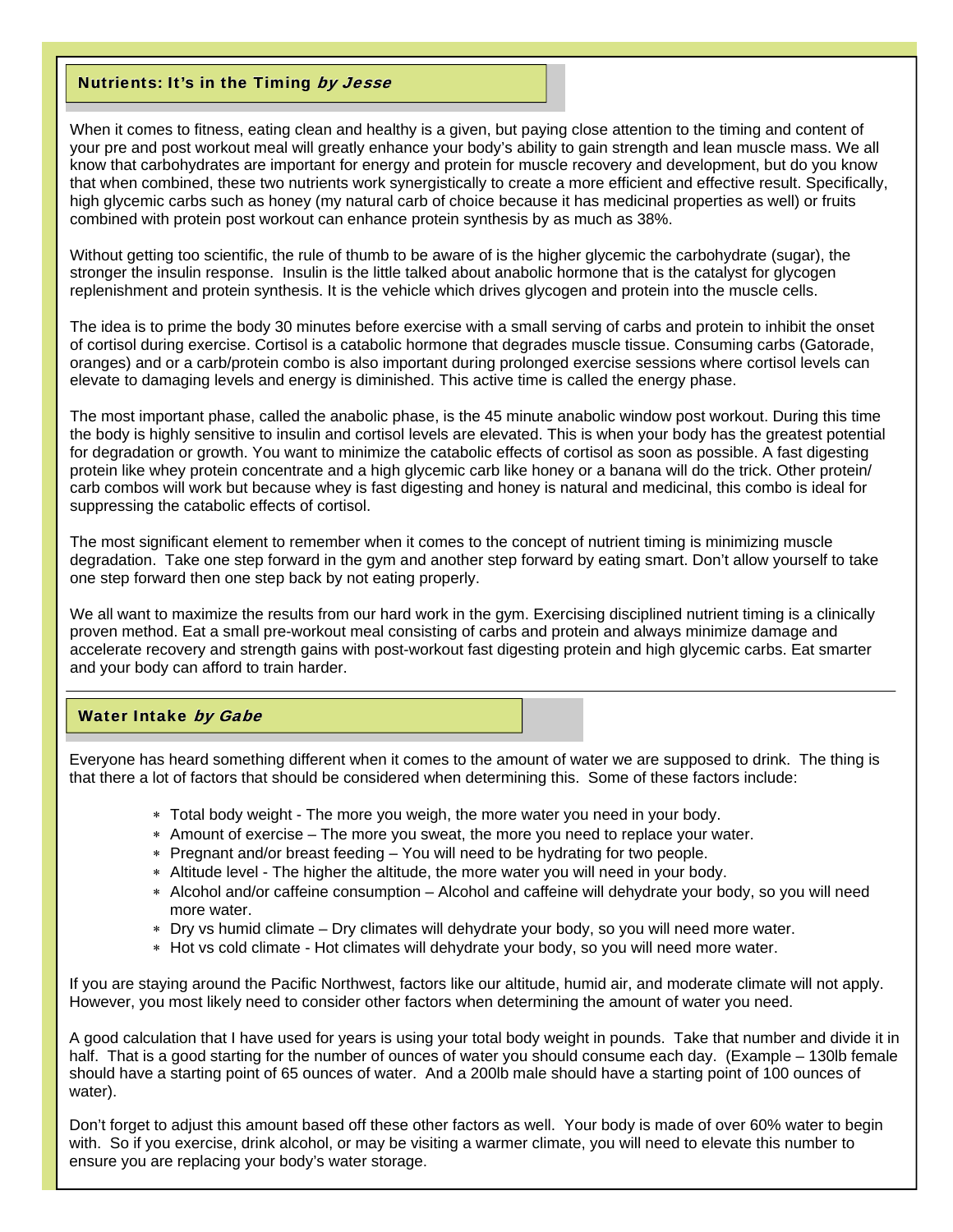### Slow Aging with Resistance Training by Julie

The American College of Sports Medicine recently released evidence-based recommendations about the quality and quantity of exercise to participate in. There first "do" on the list of activities to engage in based on their guidelines was strength training. Most people know the benefits of running, cycling and aerobic exercise types of activity are excellent for the cardiopulmonary system, weight control and prevention of disease, however; they fall short in comparison to the muscle building effects of resistance training.

Perhaps one of the most overlooked benefits of resistance training is prevention against *Sarcopenia*, an activator in age related loss of skeletal muscle mass. As we age our body composition drastically changes. Muscle protein production begins to naturally slow down and muscle fibers decline. The result: less muscle mass. As muscle and its protein content diminish they become fatigued more easily. This leads to a sedentary lifestyle, falls, and serious injuries. The good news is that through changes in diet and exercise, the slippery slope of sarcopenia can be reversed.

These changes are gaining national attention as medical care costs and longevity increases. Sarcopenia affects roughly 20% of people over age 65. Experts suggest that just a 10% reduction in prevalence would save around \$1.1 billion in US healthcare costs annually (JAMGeriatrSoc52:80,2004.)

Exercise physiologists who performed studies on the protective benefits of resistance training found that both men and women age 60-70 who participated in strength training 3 days per week for 50 minutes per session found strength gains of 20% in just 6 weeks. Study findings showed gains in strength and functional capacity, increases in muscle mass, increased levels of physical activity, bone health improvements, and decreases in diabetes risk.

We live in a world that requires force production. To get the most out of your workouts, engage in your resistance training program with the mindset that you are working to prevent or reverse the appearance of nutrition deficiencies, inflammation and fat mass increases, all markers of aging. Do your best to follow these recommendations to stay more independent and healthy for the years that lie ahead.

#### The Healing Process by Andrew

In the process of reaching our health and fitness goals, most of us encounter several obstacles along the way. Sometimes these obstacles are mental, but even for those who are truly committed, sometimes physical obstacles can slow down our progress. Soreness and injuries happen- simple as that. As trainers, each and everyone one of us does our best to keep you injury free through strict form and a making sure you're not pushing yourself outside your limits (i.e. lifting weights that are too heavy). Unfortunately, things still happen. When injury or soreness occurs, however, it's important to know how best to manage them so that you can return to full activity as soon as possible.

Now I want to be clear that the injuries I'm referring to are your common sprains and strains, not your broken bones or torn knees- go see a doctor for these. When minor injuries occur, or even chronic pains, here are some simple steps to aid in your recovery. Just think R.I.C.E.

**R- REST**- quite simply put, if something hurts, rest it. Often times people try to push through injuries that can cause greater damage and put you out of action longer than needed. Also, talk to your trainer to see how you can remain physically active while still allowing an injured area to rest.

**I- ICE**- ice is magic to the body. As soon as an injury occurs, icing the area may be the most important thing you can do. Icing instantly reduces inflammation that occurs from injuries, while also numbing the area to make it less painful. Apply an ice pack for 20 minutes, and allow at least 40 minutes before you ice again.

**C- COMPRESSION**- this one can be tricky depending on the area, but compressing an injured area prevents fluids from pooling at the injury site. This will aid in the healing process significantly. It also helps to limit range of motion in an area so that you can't potentially cause further damage. A good ACE wrap cost no more than \$10 and can be washed and reused as often as you like- a great thing to have around the house.

**E- Elevation**- like compression, this can be tricky depending on the area. Elevating an injured area also prevents fluids from pooling in that area. Again, this aids in the healing process. A knee or ankle can easily be elevated while you're at home by either putting it up on the end of your couch while you're watching T.V., or by putting a few pillows under the area.